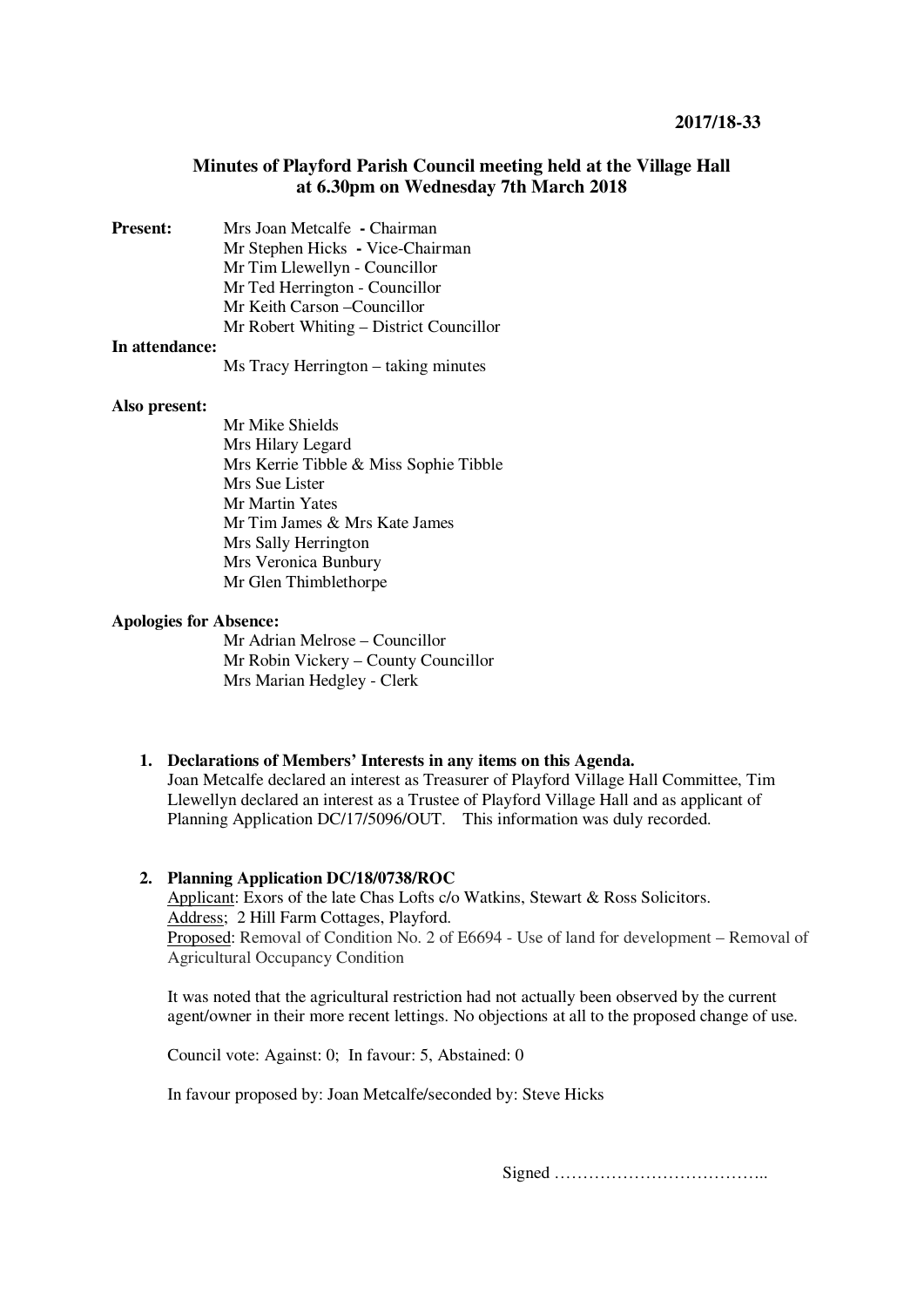## **2017/18-34**

### **3. Planning Application DC/18/0424/FUL**

Applicant: Miss Hailey Bennett Address: Treetops, 3 Church Lane, Playford. Proposed: To erect a one bedroom single storey self-contained annex at bottom of garden with pedestrian right of access across a verge from a no-through road to access annex.

All Spring Meadow residents attending the meeting made the same points:

#### The proposed building itself:

An annex should be associated with or joined to the house It should share services/facilities/access with the main building It does not make sense to put a granny house at the bottom of a steep garden No details of the proposed sewage treatment.

#### Exit onto Spring Meadow:

Proposed egress onto Spring Meadow is a steep incline in a wooded area, unsuitable especially for an elderly person and there is no lighting at night The exit at this point will be blind and is at the tightest part of Spring Meadow Who owns that part of the bank? (The applicant's fence finishes higher up the bank than this no one seems to know who owns the bank though the PC does get it cut occasionally) \* Note from Clerk – this is council owned land and cut by SC Norse Ltd about once a year

### Spring Meadow capacity:

There is already considerable street parking in Spring Meadow by residents and their visitors, including in the lay-by.

The road is not suitable nor wide enough to allow for more traffic/parking/access - children play in the street, street lighting poor/non-existant.

# Spring Meadow condition/conservation

Surface water issues already exist This part of Spring Meadow is a 'wildlife area' / there are eco considerations Would lose the hedgerow.

A counter view offered was that it is only one annex and one car to be considered.

- Precedent that this would set for neighbouring houses to also look to build at the bottom of their gardens / open up access into Spring Meadow, with piecemeal development.
- it doesn't look as though they sought pre-planning advice (several councillors raised this)
- solution would be to go for an extension to the house as this ought to be within permitted development rights or adjacent to the house with short covered walkway to better fit definition as an 'annex'.

Council: Against: 5; In favour: 0, Abstained: 0 (Public: Against: 10, In favour: 0, Abstained: 1)

Rejection proposed by: Joan Metcalfe/seconded by: Tim Llewellyn

The Chairman reminded public to post their comments on the planning website directly by the deadline.

Signed ………………………………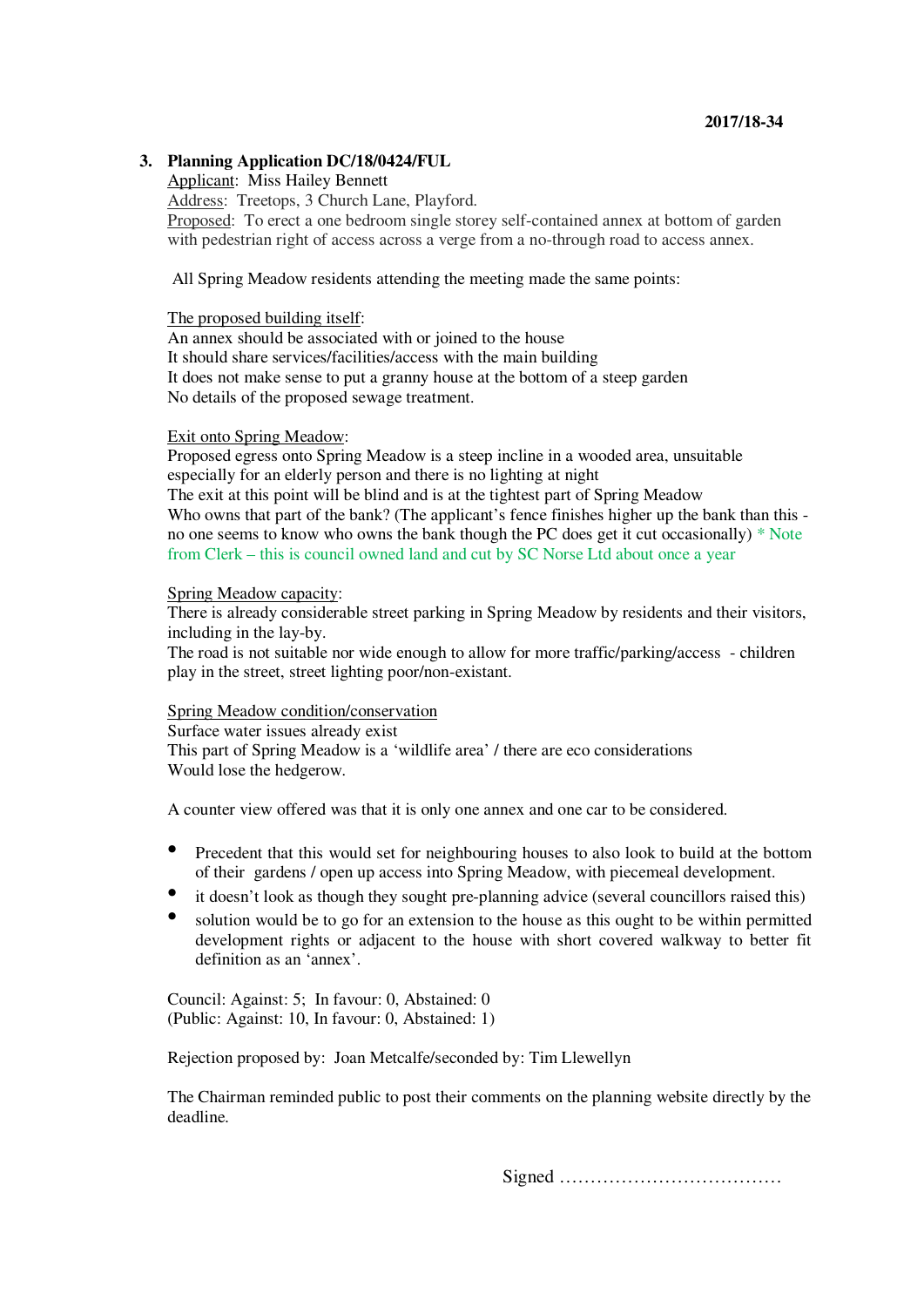## **4. To approve the Minutes from the meetings held 10th January 2018 and Footpaths site meeting minutes held 31st October 2017 and matters arising.**

Tim Llewellyn proposed acceptance of Minutes of both meetings, this was seconded by Stephen Hicks and duly signed by the Chairman.

Matters arising:

Speedwatch/Welcome Sign with Speed Limit In the absence of the Clerk any update that might have been received from Rushmere St Andrew was unavailable

Cyclists speeding along footpaths Joan Metcalfe queried what type of sign would be effective in warning cyclists against speeding. It was decided the Clerk would investigate whether Debbie Adams has standard signage for this already available.

New bench/memorial plaque for the late Charles Lofts Joan Metcalfe reported that the bench and its plaque have been installed in the location agreed with Tom Lofts. There is some nearby ivy that may need to be cut back in due course. A photo of the bench will be taken for submission to the District Council and Fynn-Lark News publications as this has been funded from the District Councillor's budget.

# **5. Action Log Review**

**AP115 - Silt build up at Church Road end of C324 as in previous years** - the Clerk had spoken with Highways 2.3.18 who advised the issue had been sent to East Suffolk for assessing. Ted Herrington added that he had also pursued it via the District Council and following site inspections, had been advised by both Norse and the County Council that it is their responsibility to clear the hazard but this would require a road closure.

**AP131 - Water tricking down FP No 7 making it hazardous** - the drains in Church Lane (thought to be the cause of this problem) were cleared last November but this problem persists, probably caused by an underground spring (which they can do nothing about). Co Cllr Robin Vickery will be asked for advice on how to progress this.

**AP135 - Ongoing problems with FP's 1, 3 & 20** - Wet weather has impeded progress on these FP's. Debbie Adams and Elizabeth Mansfield will advise progress as and when this is possible. Joan Metcalfe added it was her understanding that FP1 will be done first.

**AP136/137** - **Sand/grit required for Spring Meadow & Hill Farm Road** - The Clerk had reported these online and asked for replenishments to be delivered.

Mr Glen Thimblethorpe asked whether the old sand bin next to the phone box could be removed since there is also a new plastic bin on that site. Joan Metcalfe explained that once the remaining grit had been used up, it would indeed have served its purpose, having been made by Ted Herrington nearly 40 years ago.

For more details see Action Log appended at end of the Minutes.

Signed ………………………………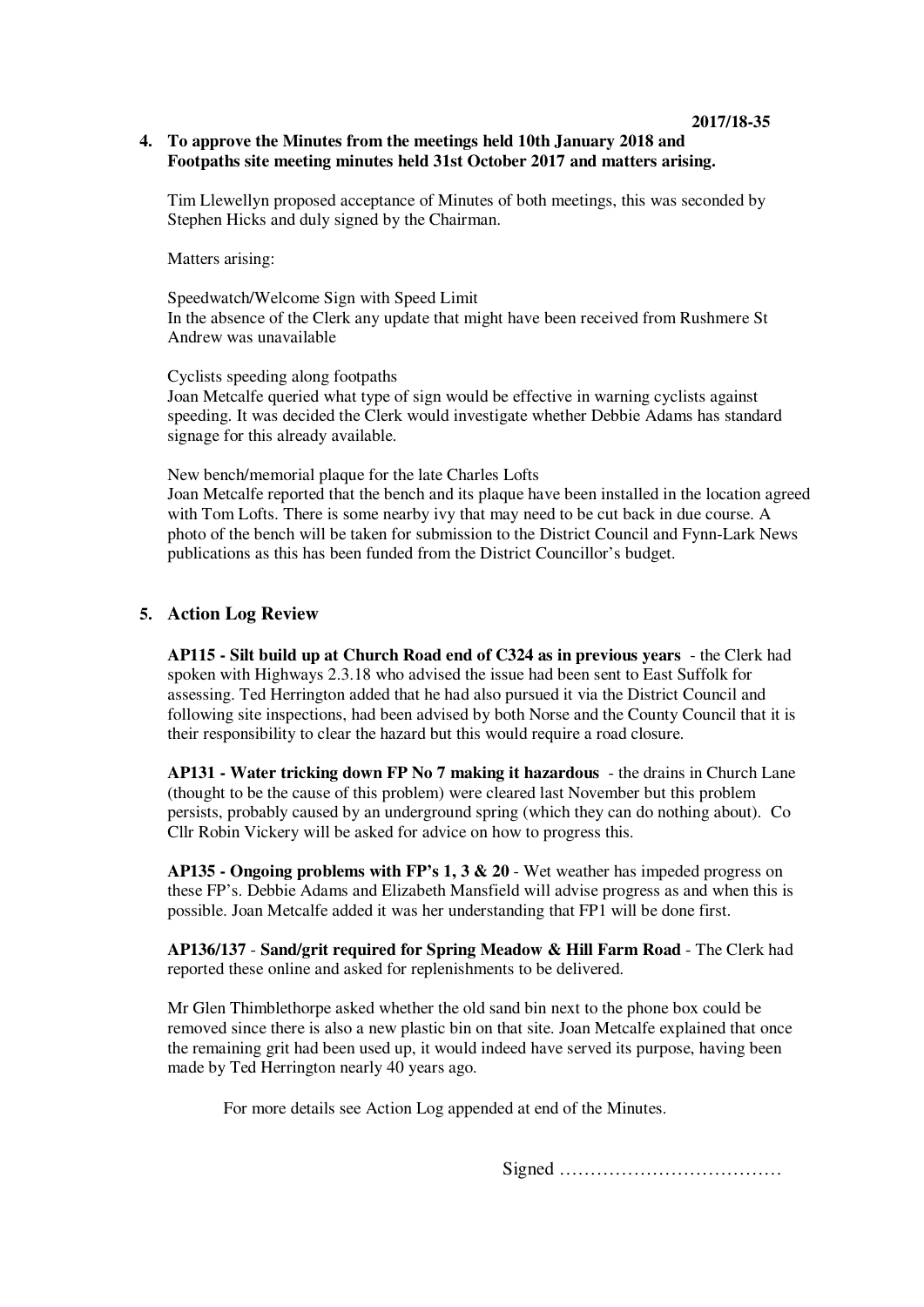**6. County Councillor's report** - There was no County Councillor's report.

#### **7. District Councillor's report**

District Councillor Robert Whiting reported that the new 'super district' has been agreed.

The Council Tax increase for 2018-2019 has been set at 3.15%. This is less than £5 per annum for a Band D property.

Garden Waste collection - signing up for the new service to have brown bins emptied can now be made on line, by telephone or at Felixstowe and Woodbridge libraries. It will cost £43 pa and new bins will be issued. Further details from May 2018.

A public consultation on Air Quality is taking place until 19th March 2018.

#### **8. Finance**

o Reporting & authorisation of cheques/online payments:

| Already transacted: |  |                                                                      |  |  |
|---------------------|--|----------------------------------------------------------------------|--|--|
| P E Holmes          |  | £35.99 Domain name registration/website                              |  |  |
|                     |  | Realise Futures £464.18 Memorial bench for Chas Lofts                |  |  |
|                     |  | SC Norse Ltd £1052.40 Annual grass cutting/Hedge trimming etc        |  |  |
| Pending:            |  |                                                                      |  |  |
| Sam Webber          |  | £194.53 Reimbursement for materials used to renovate verges          |  |  |
| M Hedgley           |  | £58.95 Clerk's expenses $(4 \text{ mths})$ Stationery+ink cartridges |  |  |
| Joan Metcalfe       |  | £54.06 Brass plaque for memorial bench for Chas Lofts                |  |  |

Above transactions proposed by Keith Carson & seconded by Tim Llewellyn

o Bank Balances:

Current a/c £5511.01 NS&I £3351.82 (£15.72 interest rec'd 1.1.18)

o Current Budget and that for 2018-2019 was discussed and it was agreed there was no change since previous meeting

Proposed: Tim Llewellyn/Seconded: Steve Hicks

o The Asset Register will be updated for 2018 to include the new Charles Lofts bench/plaque. In their 2017 review, BDO provided some advice with regards to the treatment of values for new versus repaired items such as the Village Sign.

Joan Metcalfe and Tim Llewellyn will review these details with the Clerk as follow up. \* Note from clerk: The advice from BDO was that items on the asset register did not depreciate but stayed at cost price until they were either sold or otherwise disposed of and that costs of repairs did not constitute part of their value.

Signed ………………………………..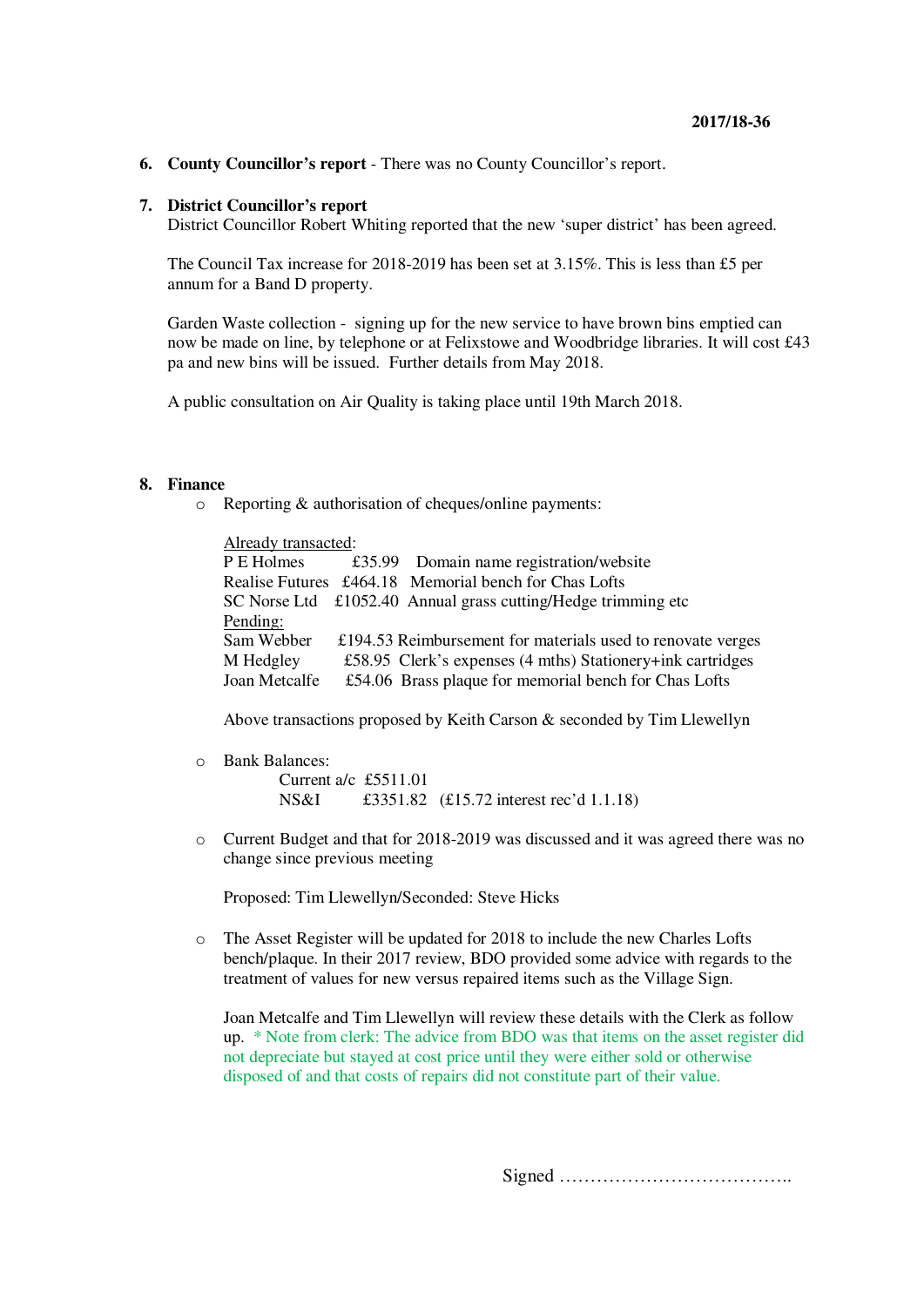o Internal Controls

**Standing Orders** were reviewed by all councillors present and no change recommended.

Proposed Joan Metcalfe/Seconded Ted Herrington

**Financial Standing Orders** were reviewed by all councillors present and no change recommended.

Proposed Joan Metcalfe/Seconded Steve Hicks

**Risk Assessment** – the following changes were made: Keith Carson will now be responsible for checking the Parish Hall/Playing Field entrance from Butts Road, Bottle Bank and Dog Waste Bins (replacing previous councilor in charge of this, Neil Tibble). No other changes.

Proposed: Tim Llewellyn/ Seconded Steve Hicks

**Financial Risk Assessment** - two amendments put forward:

i) Under heading Data Protection/Electronic Records – this to be reworded to reflect that there is now an appointed DPO

 ii) Minutes & Agenda – to correct typo manor vs manner Proposed: Ted Herrington / Seconded Tim Llewellyn

# **9. Highways**

Suffolk Highways had sent a 'Community Self Help' survey to gauge existing and future community interest in maintaining roads, footways and verges themselves. It was discussed that volunteers in Playford already undertake work on the highways such as footway, vegetation and grip clearing plus planting. Councillors did not feel the community would be prepared to undertake other work currently provided by the Council apart from receiving details on how it could support management of overgrown vegetation. The Chairman completed the survey to reflect these points of view. The question was raised as to liability and whose insurance covers this type of volunteer works, this would need to be clarified going forward by SCC.

Repairs to verges and banks in village centre:

On behalf of the Parish Council, the Chairman extended very grateful thanks to resident Mr Sam Webber and his Rapid Relief Team for doing the excellent verge repairs and hazard signs at the junctions of Butts Road/Church Lane and Butts Road/Hill Farm Road. Several favourable comments had been received. The hazard posts worked particularly well, especially in the recent bad weather.

### **10. Appointment of Data Protection Officer (DPO)**

Joan Metcalfe has continued to evaluate all the advisory notices to establish what procedures are needed to comply with the new legislation. This has saved having to pay for external advice at this time. As a result an initial audit has been conducted by the Clerk and an action plan is being created.

Wording for a Confidentiality & Privacy footer to be added to all official emails was proposed by Joan Metcalfe and seconded by Tim Llewellyn. The following was also suggested with regard to data held by the Clerk on her computer:

Signed ………………………………..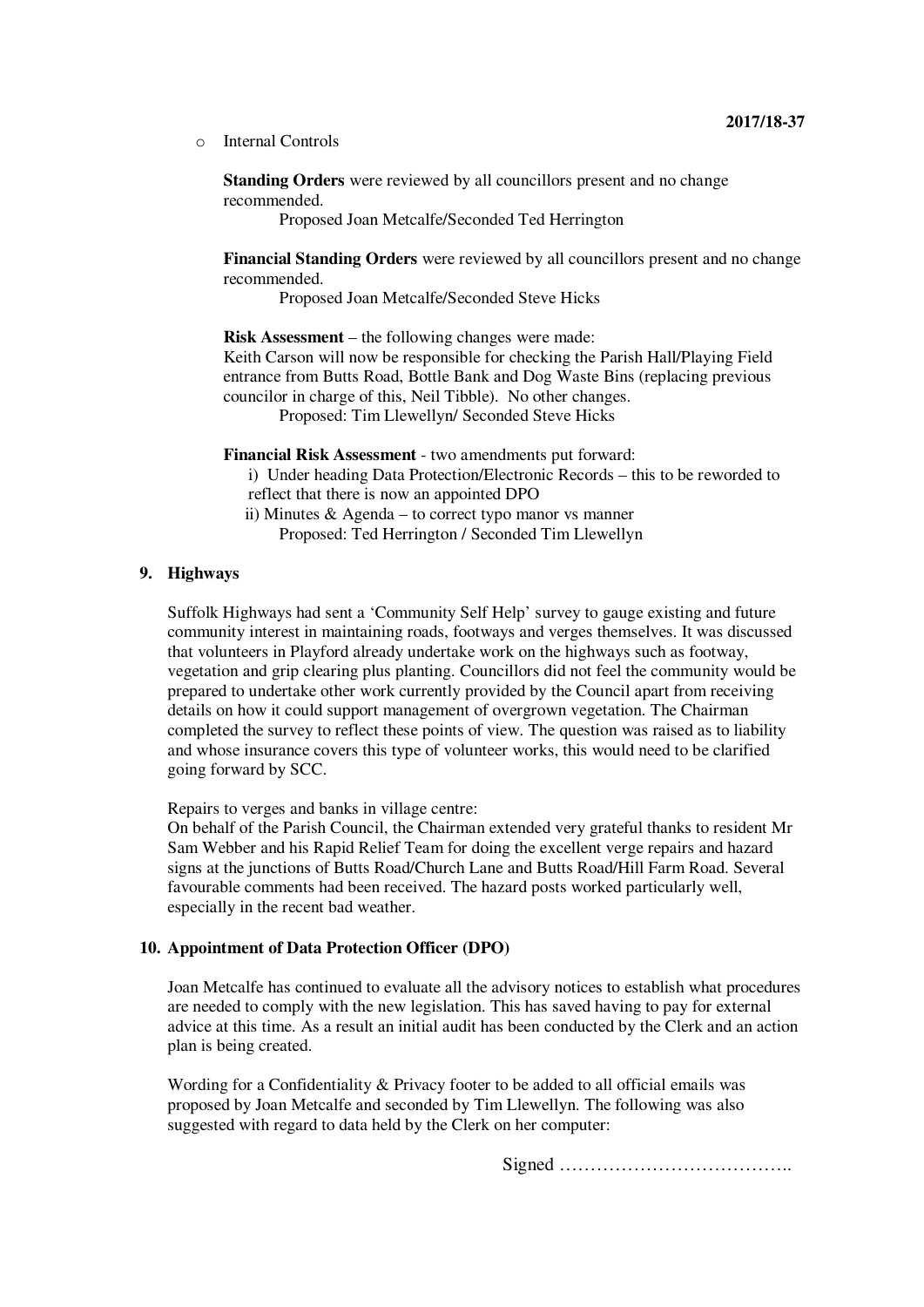# **2017/18-38**

- create a guest log-in for users other than the Clerk
- add email footer (as above)
- use bcc for the distribution list when sending out emails. It was noted that SCDC don't yet do this
- Robert Whiting asked whether there was a retention policy. Joan advised that it will be reviewed every 2-3 months, and to keep anything that is still needed at that point
- Discussion about whether accessing/storing emails via the mail server is fine or if any should be downloaded/removed from the server and saved on to an drive/external disc.

The Privacy Policy and Data Protection Policies will be uploaded to the website once they are adopted

Tim Llewellyn proposed that Joan Metcalfe was appointed as Data Protection Officer (DPO) for PPC, this was seconded by Keith Carson.

# **11. Neighbourhood Plan – update**

Keith Carson thanked Joan Metcalfe and Glen Thimblethorpe for their help in compiling and uploading the questionnaire which is now live. There is a dedicated website for the neighbourhood plan (www.playfordvillage.co.uk) and the survey has been publicised in the Fynn-Lark News. Responses are already being received. The goal is to get input from as many individuals and ages as possible. Various additional actions to publicise and encourage this will be forthcoming.

Additional actions were agreed to include:

- simplify the survey address link, and put a direct link to it from the website
- distribute via Playford list on 'gmail news' (Keith to send covering note and link to Phil Holmes)
- add some text to the website, survey and email notice to clarify that it is per person, not per household and also to encourage all ages to have their say.
- add privacy wording to the survey to say that data given will be used only for the survey
- paper copies may need to be distributed towards the end of the consolation period (and will then need to be keyed in to Survey Monkey)

The survey monkey tool costs £35/month and will run for 2 months. It will also generate the results report. Tim recommended website 'Suffolk Observatory' for additional household data that could be added to the overall analysis.

Keith is waiting to hear from Gillian Benjamin about final dates for making the application but anticipates applying for £15k for use in 2018/19 shortly. Robert asked to be copied on all emails to her, using his Co Council address. He also suggested that Gillian/her team be invited to attend the Annual Parish Meeting to give an report. Joan thought this was a good idea but Keith to check with Marian if this is suitable first.

Signed ……………………………….